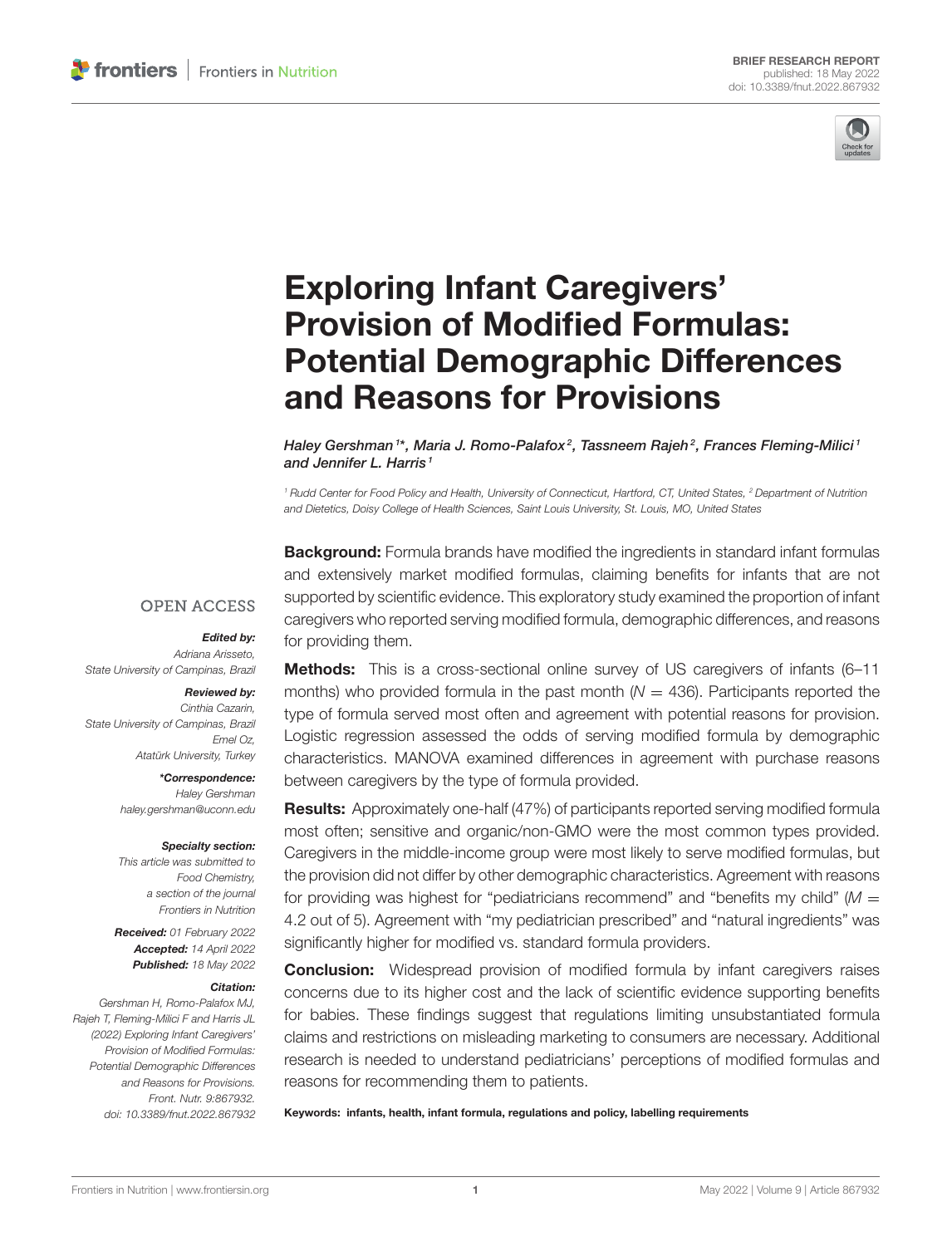# INTRODUCTION

The World Health Organization (WHO), the American Academy of Pediatrics (AAP), and other health organizations recognize breast milk as the best source of nutrition for infants [\(1–](#page-5-0)[3\)](#page-5-1). In recent years, rates of breastfeeding have increased [\(4\)](#page-5-2). Yet only one-quarter of US infants born in 2018 were exclusively breastfed for 6 months, and there are disparities in breastfeeding rates based on race, maternal education, age, and family income [\(4\)](#page-5-2). For caregivers and infants who cannot breastfeed, standard infant formula provides an acceptable alternative, which according to the American Academy of Family Physicians should contain lactose as the carbohydrate source and cow's milk protein as the protein source [\(5\)](#page-5-3). The US Food and Drug Administration (FDA) also specifies nutrient requirements for infant formulas, including required levels of protein, fat, carbohydrates, vitamins, and minerals per 100 calories [\(6\)](#page-5-4).

However, in the face of increased breastfeeding rates and a competitive infant formula market, many formula brands have modified the ingredients in their standard infant formulas to differentiate their products and charge a premium price [\(7\)](#page-5-5). These ingredient modifications include reducedlactose, hydrolyzed or soy proteins, and organic or non-GMO ingredients, and the addition of ingredients, such as DHA, prebiotics, or probiotics [\(7\)](#page-5-5). Companies then market these modified formulas to consumers with claims that suggest that they should reduce common infant feeding problems, such as fussiness or gas, or provide other benefits to babies, including brain development and growth [\(7](#page-5-5)[–9\)](#page-5-6). Modified formulas contributed 79% of all infant formula consumer advertising spending in 2015 [\(10\)](#page-5-7). Modified formula products also comprise an increasing proportion of formula sales [\(11\)](#page-5-8). Although total infant formula volume sales declined by 7% from 2006 to 2015, dollar sales increased by 24% due to the higher price-per-ounce of modified formulas compared with standard formulas [\(12\)](#page-5-9).

In addition to their higher price, child health experts have raised concerns about the potentially misleading claims that are used to promote infant formulas to consumers [\(7](#page-5-5)[–9,](#page-5-6) [13–](#page-5-10) [16\)](#page-5-11). Common claims, such as "closest to breast milk," "#1 pediatrician recommended," and promises of the brain, neural, and/or gastrointestinal benefits, imply that some formulas are better for infants than standard formulas [\(14,](#page-5-12) [15\)](#page-5-13). However, the US Food and Drug Administration (FDA) does not require companies to support these types of structure/function claims (i.e., claims that link product ingredients with bodily functions) with high-quality scientific evidence [\(17\)](#page-5-14). A systematic review of 307 intervention trials that compared two or more formula products found that just 4% had a low risk of bias and 80% had a high risk due to inappropriate exclusions and selective results reporting [\(18\)](#page-5-15). Moreover, these types of claims lead parents to infer that modified formulas even provide benefits for infants over breastfeeding [\(14,](#page-5-12) [15\)](#page-5-13).

Despite these concerns, limited research has examined the extent of caregivers' provision of modified vs. standard formulas or their reasons for choosing these products. The purpose of this study was to examine the proportion of caregivers who reported serving modified formulas to their infants most often, <span id="page-1-0"></span>**TABLE 1** | Participant characteristics  $(N = 436)$ .

| Socio-demographic characteristics | Ν   |    | $\frac{0}{0}$ |    |
|-----------------------------------|-----|----|---------------|----|
| Caregiver race/ethnicity          |     |    |               |    |
| White non-Hispanic                | 119 |    | 27            |    |
| Black non-Hispanic                | 145 |    | 33            |    |
| Hispanic: more acculturated       | 50  |    | 11            |    |
| Hispanic: less acculturated       | 56  |    | 13            |    |
| Asian                             | 58  |    | 13            |    |
| Mixed/other                       | 8   |    | 2             |    |
| Household income*                 |     |    |               |    |
| Under \$40,000                    | 190 |    | 44            |    |
| \$40,000-\$74,999                 | 145 |    | 33            |    |
| \$75,000 or more                  | 97  |    | 22            |    |
| Caregiver education               |     |    |               |    |
| High school or GED                | 71  |    | 16            |    |
| Some college or 2-year college    | 170 |    | 39            |    |
| College graduate or higher        | 195 |    | 45            |    |
| Formula type served most often    |     |    |               |    |
| Standard                          | 204 |    | 47            |    |
| Modified                          | 206 |    | 47            |    |
| Sensitive                         |     | 77 |               | 37 |
| Organic/non-GMO                   |     | 66 |               | 32 |
| Supplemental                      |     | 39 |               | 19 |
| Soy                               |     | 24 |               | 12 |
| Other                             | 26  |    | 6             |    |

\*Does not total 100% due to missing data.

understand demographic differences in their provision, and explore caregivers' reasons for providing modified formulas.

## METHODS

This exploratory analysis utilized data from a large crosssectional online survey of US caregivers of infants and toddlers conducted in 2017. Details of the survey have previously been described [\(15,](#page-5-13) [19\)](#page-5-16). The survey examined a broad range of caregiver behaviors and beliefs about feeding their child. Participants answered questions about one infant or toddler (6– 36 months old). This study reports results for caregivers of infants (6–11 months) and the formula products they provided their child most often. The University of Connecticut Institutional Review Board approved this study.

## **Participants**

Two national online survey panels invited their eligible panel members to participate in this study, namely, Innovate Market Research (a large national panel) and Offerwise (Hispanic household panel). Panelists from Offerwise could view and complete each question in Spanish or English. To allow for meaningful comparisons between racial/ethnic groups, researchers set quotas for Black non-Hispanic and Asian participants, as well as Hispanic participants of higher and lower acculturation levels. Additional quotas ensured equal numbers of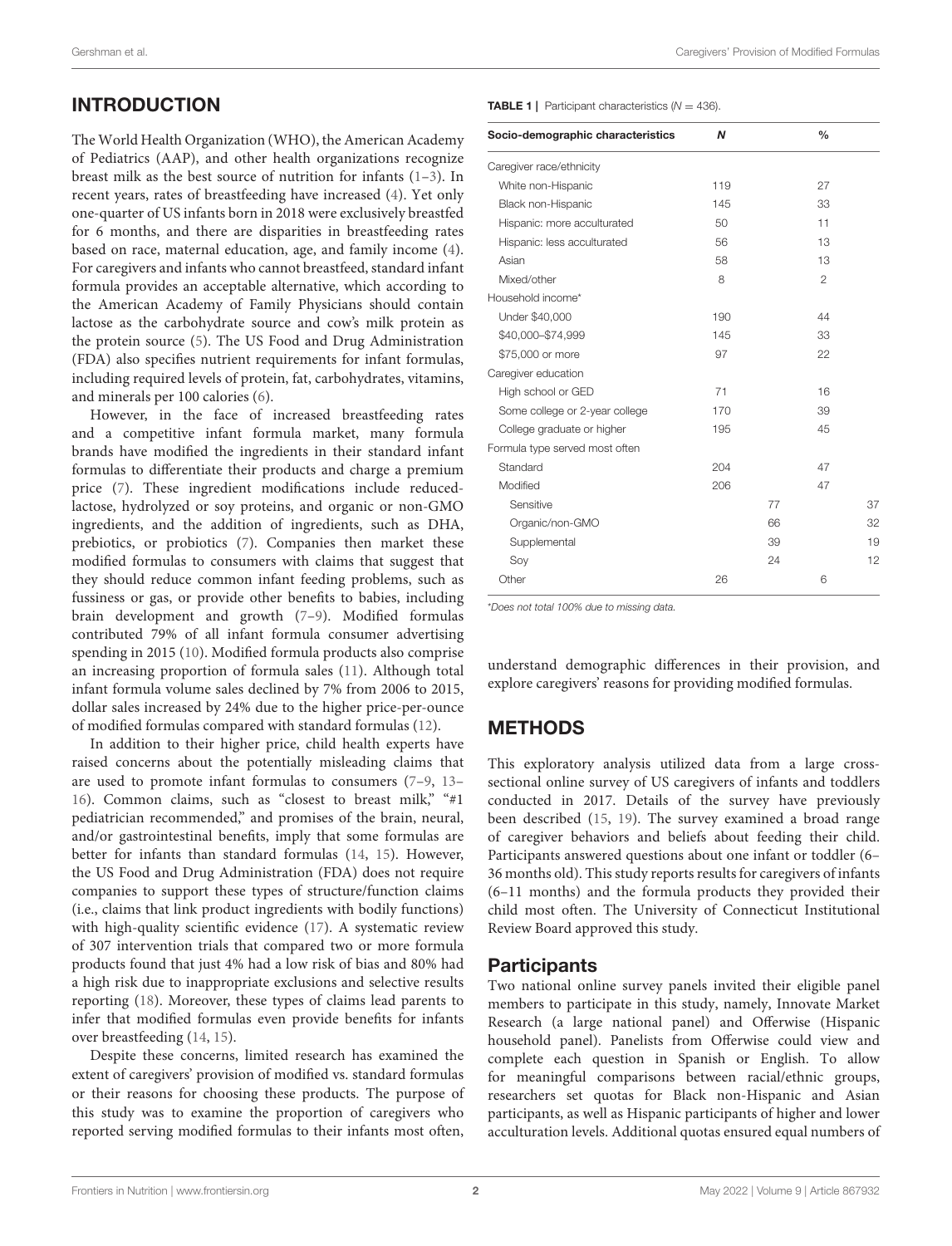children by age group (6–11 months, 12–24, and 25–36 months). Caregivers were excluded if they did not have at least one child aged 6–36 months, decision-making responsibility regarding what to feed their child, or they had a child with a health condition that requires a special diet (e.g., lactose intolerance).

## **Measures**

### Caregiver Demographics

Participants reported their racial and ethnic background, highest level of education, and annual household income. Researchers coded racial/ethnic groups as follows: non-Hispanic White, non-Hispanic Black, Hispanic, Asian, and mixed/other. Additionally, Hispanic participants answered the Short Acculturation Scale for Hispanics (SASH), a validated tool that assesses language preference [\(20\)](#page-5-17). As per SASH methodology, Hispanic participants were classified as less acculturated (score <3.0) or more acculturated. Researchers coded caregivers into low (high school or GED), middle (some college or 2-year college), and high (college graduate or higher) education groups and low (<\$40,000), middle (\$40,000–\$74,999), and higher (\$75,000 or more) income groups.

### Formula Product Served

Participants first indicated if they had served formula to their child (6–11 months) in the past month. Those who answered "yes" then viewed a list of formula brand logos to select the brand they served most often in the past month. The list included the logos of six of the most marketed formula brands, based on advertising spending in 2015 [\(10\)](#page-5-7). Then, participants saw a list of product images and names, including standard and modified formula products offered by the selected brand. Participants chose the product they had served most often in the past month to their child. Participants could also select "other" and include a product name if the product they served most often was not on the list. Specialty formulas for infants with food allergies or other medical conditions were not shown.

#### Product Categories

Researchers categorized the formula product caregivers as standard or modified (refer to Supplemental Material for a list of formulas by category). Modified formula product names usually contained the words "sensitive" (or "gentle"), "organic," "non-GMO," "supplementing," or "soy." Based on the product name, modified formula products were further coded as sensitive, organic/non-GMO, supplemental, or soy. If the product name did not provide enough information to categorize the formula, the researchers accessed the product package online and categorized the product based on the information on the package. Any product that could not be categorized was designated as "other," and these participants were not included in the final analysis.

#### Purchase Reasons

Participants then were shown the picture and name of the product they had indicated they served most often in the past month and asked to rate their level of agreement with 12 possible reasons for purchasing it using a 5-point Likert scale ("strongly disagree" to "strongly agree"). The question asked, "I purchased this product because:" followed by reasons that reflect common benefit claims in infant formula marketing ("It has ingredients that will help my child grow," "It has ingredients that will help my child's brain," "It is easiest on my child's tummy," and "Pediatricians recommend it"); product ingredient claims ("It is organic or natural," "It does not contain added sugar," and "It does not contain GMOs"); and other potential reasons for providing a specific formula or formulas in general ("It is convenient," "It is affordable," "It is healthy," "It is the best option for a child this age," and "My pediatrician prescribed it" [referring to their own pediatrician]). We included two different purchase reasons that refer to pediatricians. The first one, "Pediatricians recommend it," assesses a common benefit claim on infant formula packaging that refers to pediatricians in general [\(10\)](#page-5-7). The second one, "My pediatrician prescribed it" assessed the participant's personal experience with discussing formula options with their child's pediatrician.

## Statistical Analysis

We reported descriptive statistics for participants who reported serving any formula to their child (6–11 months) in the past month, including socio-demographic characteristics and the type of formula served most often. A logistic regression model assessed the odds of serving a modified formula product by caregiver demographic characteristics (race/ethnicity, education, and income). Researchers used exploratory factor analysis to identify factors that best explained these reasons. Two factors emerged. One factor included reasons related to benefits for infants (healthy, best option, helps child grow, helps child's brain, and easiest on tummy) (Cronbach's  $\alpha = 0.87$ ). The other factor included reasons related to natural ingredients (organic/natural, no added sugar, and non-GMO) (Cronbach's  $\alpha$  $= 0.72$ ). Four additional reasons had factor loadings below 0.7 and were included as separate variables: Affordable, convenient, pediatricians recommend, and my pediatrician prescribed. Multivariate analysis of variance (MANOVA) was used to compare differences in purchase reasons between caregivers who provided standard vs. modified formulas. All analyses were conducted using Statistical Analysis System software (SAS version 9.4).

## RESULTS

After exclusions and incomplete responses, 555 caregivers of infants (6–11 months) completed the survey. In addition, 119 caregivers (24%) were excluded because they did not serve any formula in the past month. The final sample  $(N = 436)$  was diverse in race/ethnicity, with 27% non-Hispanic White, 33% non-Hispanic Black, and 24% Hispanic participants (**[Table 1](#page-1-0)**). More than 40% of participants reported an annual household income under \$40,000 (44%), and 55% reported having less than a college education. Of caregivers who reported serving any formula in the past month, approximately one-half (47%) reported serving standard formula most often. Of the 47% of caregivers who reported serving a modified formula most often, sensitive was the most common type served (37%), followed by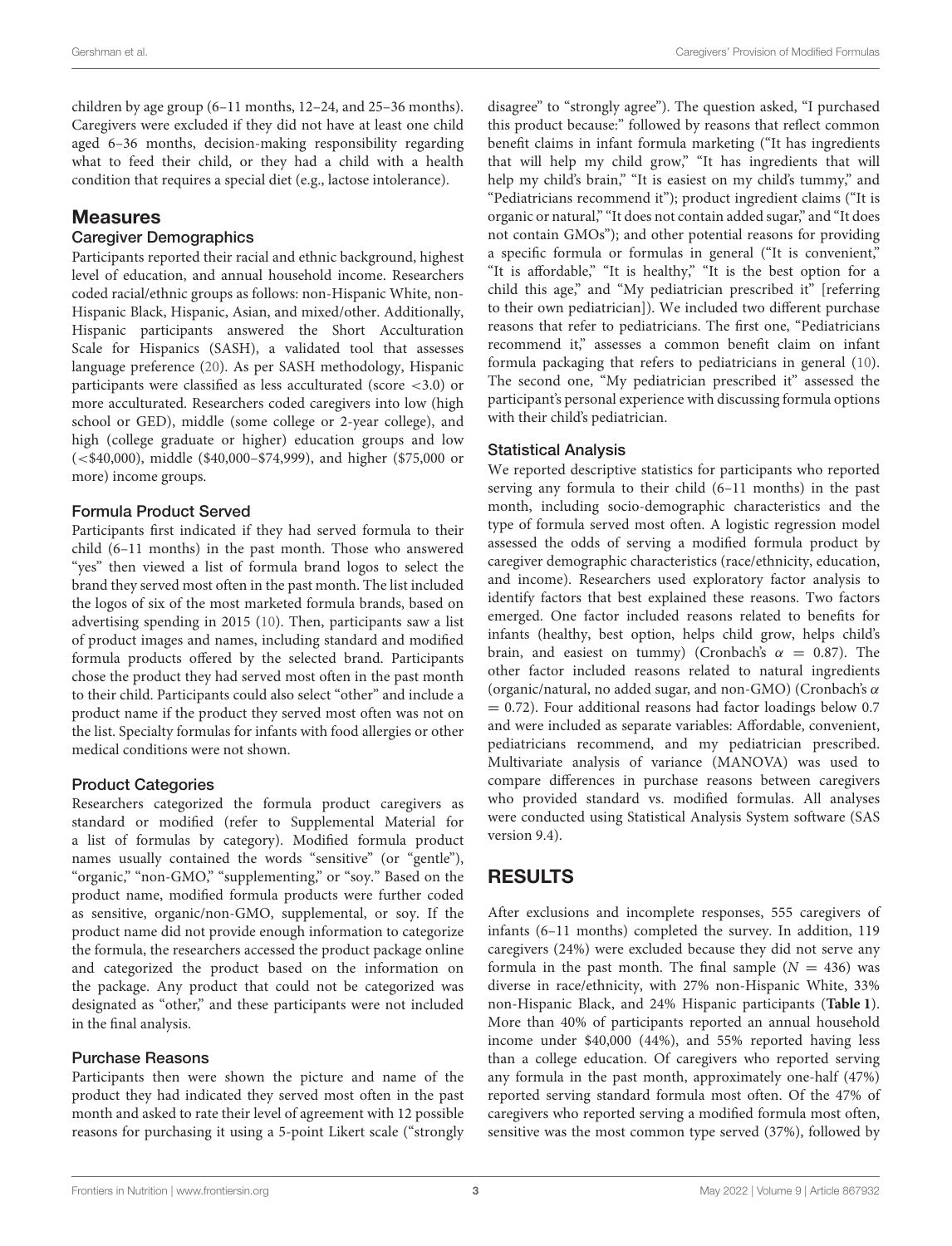organic/non-GMO (32%), supplemental (19%), and soy (12%). Another 26 caregivers reported serving "other" formulas and were excluded from the remaining analyses.

**[Figure 1](#page-4-0)** presents the results of the logistic regression model to examine associations between caregiver demographics and modified formula provision. There were no differences in odds of providing modified formula by caregivers' race/ethnicity or education level or between higher and low-income caregivers. However, caregivers in the middle-income group had approximately double the odds of serving modified formula compared with those in the highest income group.

**[Table 2](#page-4-1)** presents caregivers' agreement with different reasons for providing the formula product they served most often, including differences between those who served standard vs. modified formulas. The agreement was high for all potential reasons for providing both standard and modified formula products ( $M = 3.6$  or higher out of 5). Mean agreement with pediatricians recommend it, it has benefits for infants, and it is convenient exceeded 4.0 for both types. Significant differences were found between caregivers who provided modified vs. standard formulas in agreement that "my pediatrician prescribed it" and natural ingredients. Despite their differences in price and ingredients, affordability ratings were the same for both types of formula.

## **DISCUSSION**

To our knowledge, this study is the first to document the widespread provision of modified formula, with almost onehalf of caregivers who served formula to their infant in the past month reporting providing a modified formula most often. This finding raises concerns given the higher cost of modified formulas and the lack of evidence supporting claims that they provide any benefits for infants [\(5,](#page-5-3) [7,](#page-5-5) [9,](#page-5-6) [13,](#page-5-10) [18\)](#page-5-15). Of additional concern, caregivers in low-income households were equally likely to provide these higher-priced modified formulas compared with caregivers in higher-income households, and caregivers in mid-income households were significantly more likely to provide them. However, there were no differences in modified formula provision by caregiver race/ethnicity or education level. Therefore, it does not appear that modified formulas disproportionately appeal to different racial/ethnic groups, as has been found with the provision of infant formula in general [\(4\)](#page-5-2), or that education level affects caregivers' interpretation of product claims.

Of the types of modified formulas examined, sensitive varieties that typically contain less lactose and promise benefits for common infant gastrointestinal issues (e.g., fussiness and gas) were provided most often, followed by organic/non-GMO types. Caregivers provided supplemental and soy-based formulas less often. Caregivers reported purchasing both modified and standard formulas for similar reasons. Agreement with "pediatricians recommend it" and "it has benefits for infants" was highest for both types. These responses are problematic due to the lack of high-quality scientific evidence supporting the benefits of one formula compared with another [\(18\)](#page-5-15). Furthermore, these responses support concerns raised in other studies that caregivers may infer that their formula has benefits over breast milk given research showing that formula company marketing more often compares their infant formulas to breastfeeding than to other formulas [\(14\)](#page-5-12). Moreover, as reported in a previous study, the majority of infant caregivers (62%) indicated that common claims about infant formula mean that "Infant formulas can provide nutrition that babies do not get from breast milk" [\(15\)](#page-5-13).

One significant difference was that caregivers who provided modified vs. standard were more likely to agree that "my pediatrician prescribed it." Although modified formulas do not require a prescription for purchase, these responses suggest that caregivers may have discussed formula options with their pediatrician who endorsed providing the modified formula in some way. Caregivers who provided modified vs. standard formulas were also more likely to agree that they purchased the product for its natural (e.g., non-GMO and organic) ingredients. This finding suggests that these types of ingredient claims may contribute to caregivers' willingness to pay more for modified formulas.

These findings also support calls for regulations to limit unsubstantiated claims commonly used on formula products [\(7–](#page-5-5) [9,](#page-5-6) [13–](#page-5-10)[16\)](#page-5-11), including structure/function claims that link product ingredients (e.g., DHA and low-lactose) to benefits for bodily functions (e.g., brain development and less gas). It appears that approximately one-half of caregivers believed that the added expense of modified formulas is worth the cost. Focus groups with parents of young children have shown that they place significant trust in formula companies and mistakenly assume that claims on product labels have been scientifically proven [\(21\)](#page-5-18). To address this potentially misleading practice, the FDA issued draft guidance for the industry in 2016 recommending that companies improve the type and quality of scientific evidence companies used to substantiate structure/function claims on infant formula product labels [\(22\)](#page-5-19). This guidance proposed that product claims on infant formulas should be held to a higher standard than similar claims on food products for the general population. However, the FDA has not finalized this guidance.

Finally, these findings support concerns about the need to restrict all marketing of formulas directly to consumers. In 1981, the WHO adopted the International Code of Marketing of Breastmilk Substitutes (The Code), with the goal of promoting and protecting breastfeeding by addressing aggressive marketing of breast milk substitutes (i.e., formulas) [\(23\)](#page-5-20). The Code specifies unacceptable formula marketing practices, which include any type of promotion to the general public or through the healthcare system. Notably, the USA remains one of the few countries that has not implemented any articles of the Code [\(24\)](#page-5-21). Caregivers' high levels of agreement with statements that the formula they provided their child is recommended by pediatricians and benefits their child that indicates the effectiveness of formula company marketing promises at conveying unproven advantages for infants to caregivers and possibly healthcare providers as well.

This study has some limitations. As with all self-reported data, there is the potential for inaccurate or biased responses. Additionally, the cross-sectional study design and sample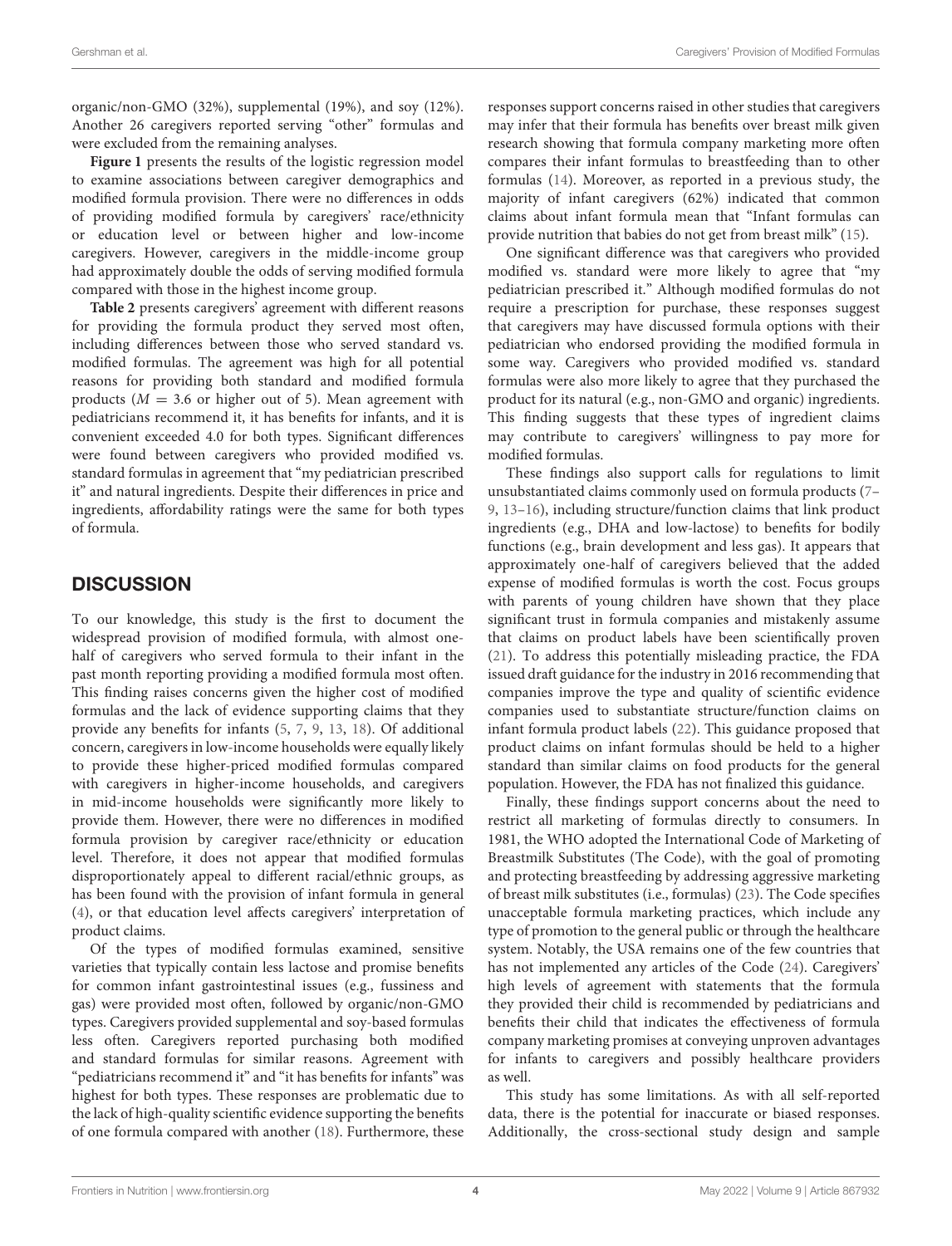

<span id="page-4-0"></span>FIGURE 1 | Odds of serving modified formula by caregiver demographics  $(n = 401)$  ( $p < 0.001$ ). Excludes 9 participants who reported mixed/other race and/or did not provide complete demographic information.

<span id="page-4-1"></span>

| <b>TABLE 2</b>   Agreement with purchase reasons by formula product category served ( $N = 410$ ). |  |  |
|----------------------------------------------------------------------------------------------------|--|--|
|----------------------------------------------------------------------------------------------------|--|--|

| Purchase reasons                  | Standard formula ( $n = 204$ ) |                          | Modified formula ( $n = 206$ ) |                          |  |
|-----------------------------------|--------------------------------|--------------------------|--------------------------------|--------------------------|--|
|                                   | Regressed<br>mean              | 95% confidence<br>limits | Regressed<br>mean              | 95% confidence<br>limits |  |
| Pediatricians<br>recommend        | 4.19                           | $(4.06 - 4.32)$          | 4.17                           | $(4.04 - 4.31)$          |  |
| Benefits for infants <sup>a</sup> | 4.21                           | $(4.10 - 4.32)$          | 4.16                           | $(4.05 - 4.26)$          |  |
| Convenient                        | 4.14                           | $(4.00 - 4.29)$          | 4.08                           | $(3.93 - 4.22)$          |  |
| My pediatrician<br>prescribed*    | 3.63                           | $(3.46 - 3.80)$          | 3.90                           | $(3.73 - 4.07)$          |  |
| Natural ingredients <sup>*b</sup> | 3.70                           | $(3.59 - 3.81)$          | 3.86                           | $(3.75 - 3.98)$          |  |
| Affordable                        | 3.87                           | $(3.72 - 4.02)$          | 3.85                           | $(3.71 - 4.00)$          |  |

aFactor includes healthy, best option, helps child grow, helps child's brain, and easiest on the tummy.

<sup>b</sup>Factor includes organic/natural, no added sugar, and non-GMO.

 $^{\star}$ p < 0.05.

augments for diverse races/ethnicity do not provide a representative sample of the US population. Moreover, there were 26 (6%) participants who indicated that they had purchased "other" formula products that could not be classified as a standard or modified formula. Approximately one-third of these participants reported serving a private label formula brand, which represents just 5% of all formula sales in the United States [\(12\)](#page-5-9). Additional research is required to understand participants' responses to some questions. For example, research is needed to assess pediatricians' perceptions of modified formulas, including whether common marketing claims also influence their perceptions of these products, and to better understand when and why they are recommending them to patients. Qualitative research with caregivers who provide both standard and modified formulas would also help better understand how parents make their decisions about the best formula for their child and whether marketing claims lead them to infer that the formula they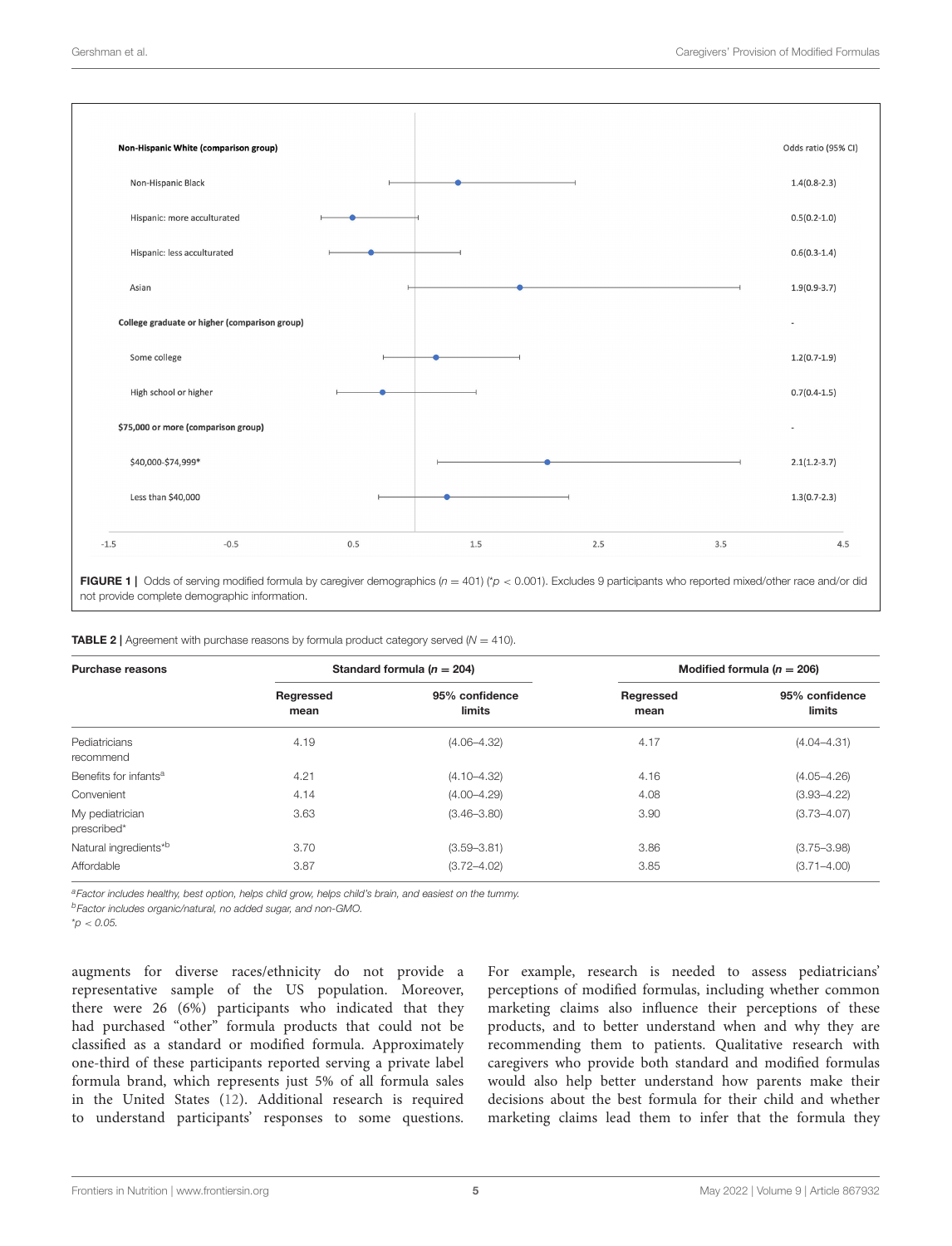choose is as good or better for their baby than other formulas and/or breastfeeding.

This study provides additional evidence that modified formulas, with their higher cost and unsubstantiated product claims, are popular with a high proportion of infant caregivers across all demographic groups. It also demonstrates that many caregivers suggest that modified formulas provide benefits for their infant over other formulas. These findings support the need for greater FDA regulation of claims on formula products and government restrictions on formula marketing directed to caregivers.

## DATA AVAILABILITY STATEMENT

The raw data supporting the conclusions of this article will be made available by the authors, without undue reservation.

## ETHICS STATEMENT

The studies involving human participants were reviewed and approved by University of Connecticut Institutional Review Board. Written informed consent for participation was not

## REFERENCES

- <span id="page-5-0"></span>1. American Academy of Family Physicians. Breastfeeding (Policy Statement). (2017). Available online at: [https://www.aafp.org/about/policies/all/](https://www.aafp.org/about/policies/all/breastfeeding-policy-statement.html) [breastfeeding-policy-statement.html](https://www.aafp.org/about/policies/all/breastfeeding-policy-statement.html)
- 2. World Health Organization. Breastfeeding. (2001). Available online at: [http://](http://www.who.int/nutrition/topics/exclusive_breastfeeding/en/) [www.who.int/nutrition/topics/exclusive\\_breastfeeding/en/](http://www.who.int/nutrition/topics/exclusive_breastfeeding/en/)
- <span id="page-5-1"></span>3. Breastfeeding and the Use of Human Milk. Pediatrics. (2005) 115:496. doi: [10.1542/peds.2004-2491](https://doi.org/10.1542/peds.2004-2491)
- <span id="page-5-2"></span>4. Centers for Disease Control and Prevention. Breastfeeding Among U.S. Children Born 2011–2018, CDC National Immunization Survey. Available at: [https://www.cdc.gov/breastfeeding/data/nis\\_data/results.html](https://www.cdc.gov/breastfeeding/data/nis_data/results.html) https://www.cdc.gov/breastfeeding/data/nis\_data/results.html
- <span id="page-5-3"></span>5. O'Connor NR. Infant formula. Am Fam Physician. (2009) 79:565–70.
- <span id="page-5-4"></span>6. 21CFR107.100. Available online at: [https://www.accessdata.fda.gov/scripts/](https://www.accessdata.fda.gov/scripts/cdrh/cfdocs/cfcfr/cfrsearch.cfm?fr=107.100) [cdrh/cfdocs/cfcfr/cfrsearch.cfm?fr=107.100](https://www.accessdata.fda.gov/scripts/cdrh/cfdocs/cfcfr/cfrsearch.cfm?fr=107.100)
- <span id="page-5-5"></span>7. Belamarich PF, Bochner RE, Racine AD, A. Critical review of the marketing claims of infant formula products in the United States. Clin Pediatr (Phila). (2016) 55:437–42. doi: [10.1177/0009922815589913](https://doi.org/10.1177/0009922815589913)
- 8. Harris JL, Pomeranz JL. Infant formula and toddler milk marketing: opportunities to address harmful practices and improve young children's diets. Nutr Rev. (2020) 78:866–83. doi: [10.1093/nutrit/nuz095](https://doi.org/10.1093/nutrit/nuz095)
- <span id="page-5-6"></span>9. Abrams SA. Is it time to put a moratorium on new infant formulas that are not adequately investigated? J Pediatr. (2015) 166:756–60. doi: [10.1016/j.jpeds.2014.11.003](https://doi.org/10.1016/j.jpeds.2014.11.003)
- <span id="page-5-7"></span>10. Harris JL, Fleming-Milici F, Frazier W, Haraghey K, Kalnova S, Romo-Palafox M, et al. Baby Food FACTS Nutrition and marketing of baby and toddler food and drinks (2017). Available online at: [https://uconnruddcenter.org/](https://uconnruddcenter.org/wpcontent/uploads/sites/2909/2020/09/BabyFoodFACTS_FINAL.pdf) [wpcontent/uploads/sites/2909/2020/09/BabyFoodFACTS\\_FINAL.pdf](https://uconnruddcenter.org/wpcontent/uploads/sites/2909/2020/09/BabyFoodFACTS_FINAL.pdf)
- <span id="page-5-8"></span>11. Choi YY, Ludwig A, Andreyeva T, Harris JL. Effects of United States WIC infant formula contracts on brand sales of infant formula and toddler milks. J Public Health Policy. (2020) 41:303–20. doi: [10.1057/s41271-020-00228-z](https://doi.org/10.1057/s41271-020-00228-z)
- <span id="page-5-9"></span>12. Choi YY, Ludwig A, Harris JL, US. toddler milk sales and associations with marketing practices. Public Health Nutr. (2020) 23:1127–35. doi: [10.1017/S1368980019003756](https://doi.org/10.1017/S1368980019003756)
- <span id="page-5-10"></span>13. Munblit D, Crawley H, Hyde R, Boyle RJ. Health and nutrition claims for infant formula are poorly substantiated and potentially harmful. BMJ. (2020) 369:m875. doi: [10.1136/bmj.m875](https://doi.org/10.1136/bmj.m875)

required for this study in accordance with the national legislation and the institutional requirements.

# AUTHOR CONTRIBUTIONS

MR-P and JH designed the study. MR-P and TR conducted statistical analysis. HG, TR, and JH drafted the manuscript. FF-M and MR-P edited the manuscript. JH and FF-M obtained funding for this research. All authors contributed to the article and approved the submitted version.

## FUNDING

This study was supported by a grant from the Robert Wood Johnson Foundation, Princeton, NJ. The views expressed in this study do not necessarily reflect the views of the Foundation.

## SUPPLEMENTARY MATERIAL

The Supplementary Material for this article can be found [online at: https://www.frontiersin.org/articles/10.3389/fnut.2022.](https://www.frontiersin.org/articles/10.3389/fnut.2022.867932/full#supplementary-material) 867932/full#supplementary-material

- <span id="page-5-12"></span>14. Pomeranz JL, Chu X, Groza O, Cohodes M, Harris JL. Breastmilk or infant formula? Content analysis of infant feeding advice on breastmilk substitute manufacturer websites. Public Health Nutr. (2021) 14:1–9. doi: [10.1017/S1368980021003451](https://doi.org/10.1017/S1368980021003451)
- <span id="page-5-13"></span>15. Romo-Palafox MJ, Pomeranz JL, Harris JL. Infant formula and toddler milk marketing and caregiver's provision to young children. Mater Child Nutr. (2020) 16:e12962. doi: [10.1111/mcn.12962](https://doi.org/10.1111/mcn.12962)
- <span id="page-5-11"></span>16. Hughes HK, Landa MM, Sharfstein JM. Marketing claims for infant formula: the need for evidence. JAMA Pediatr. (2017) 171:105–6. doi: [10.1001/jamapediatrics.2016.3837](https://doi.org/10.1001/jamapediatrics.2016.3837)
- <span id="page-5-14"></span>17. Food and Drug Administration. Guidance for Industry: Food Labeling Guide. (2013) Available at: [https://www.fda.gov/regulatory-information/search-fda](https://www.fda.gov/regulatory-information/search-fda-guidance-documents/guidance-industry-food-labeling-guide)[guidance-documents/guidance-industry-food-labeling-guide](https://www.fda.gov/regulatory-information/search-fda-guidance-documents/guidance-industry-food-labeling-guide)
- <span id="page-5-15"></span>18. Helfer B, Leonardi-Bee J, Mundell A, Parr C, Ierodiakonou D, Garcia-Larsen V, et al. Conduct and reporting of formula milk trials: systematic review. BMJ. (2021) 375:n2202. doi: [10.1136/bmj.n2202](https://doi.org/10.1136/bmj.n2202)
- <span id="page-5-16"></span>19. Romo-Palafox MJ, Harris JL. Caregiver's provision of non-recommended commercially prepared milk-based drinks to infants and toddlers. J Nutr Educ Behav. [\(2021\) 53:643–53. doi: 10.1016/j.jneb.2021.](https://doi.org/10.1016/j.jneb.2021.05.006) 05.006
- <span id="page-5-17"></span>20. Marin G, Sabogal F, Marin BV, Otero-Sabogal R, Perez-Stable E. Development of a short acculturation scale for Hispanics. Hisp J Behav Sci. (1987) 9:183–205. doi: [10.1177/07399863870092005](https://doi.org/10.1177/07399863870092005)
- <span id="page-5-18"></span>21. Fleming-Milici F, Phaneuf L, Harris JL. Marketing of sugar-sweetened children's drinks and parents' misperceptions about benefits for young children. Matern Child Nutr[. \(2022\) 24:e13338. doi: 10.1111/mcn.](https://doi.org/10.1111/mcn.13338) 13338
- <span id="page-5-19"></span>22. Food and Drug Administration. Substantiation for Structure/Function Claims Made in Infant Formula Labels and Labeling: Guidance for Industry, Draft Guidance. Center for Food Safety and Applied Nutrition (2016). Available online at: [https://www.fda.gov/regulatory-information/search-fda-guidance](https://www.fda.gov/regulatory-information/search-fda-guidance-documents/draft-guidance-industry-substantiation-structurefunction-claims-made-infant-formula-labels-and)[documents/draft-guidance-industry-substantiation-structurefunction](https://www.fda.gov/regulatory-information/search-fda-guidance-documents/draft-guidance-industry-substantiation-structurefunction-claims-made-infant-formula-labels-and)[claims-made-infant-formula-labels-and](https://www.fda.gov/regulatory-information/search-fda-guidance-documents/draft-guidance-industry-substantiation-structurefunction-claims-made-infant-formula-labels-and)
- <span id="page-5-20"></span>23. World Health Organization. International Code of Marketing of Breast-milk Substitutes. Geneva: World Health Organization (1981). Available online at: <https://www.who.int/publications/i/item/9241541601>
- <span id="page-5-21"></span>24. World Health Organization. Marketing of Breast-Milk Substitutes: National Implementation of the International Code, Status Report 2018. Geneva: